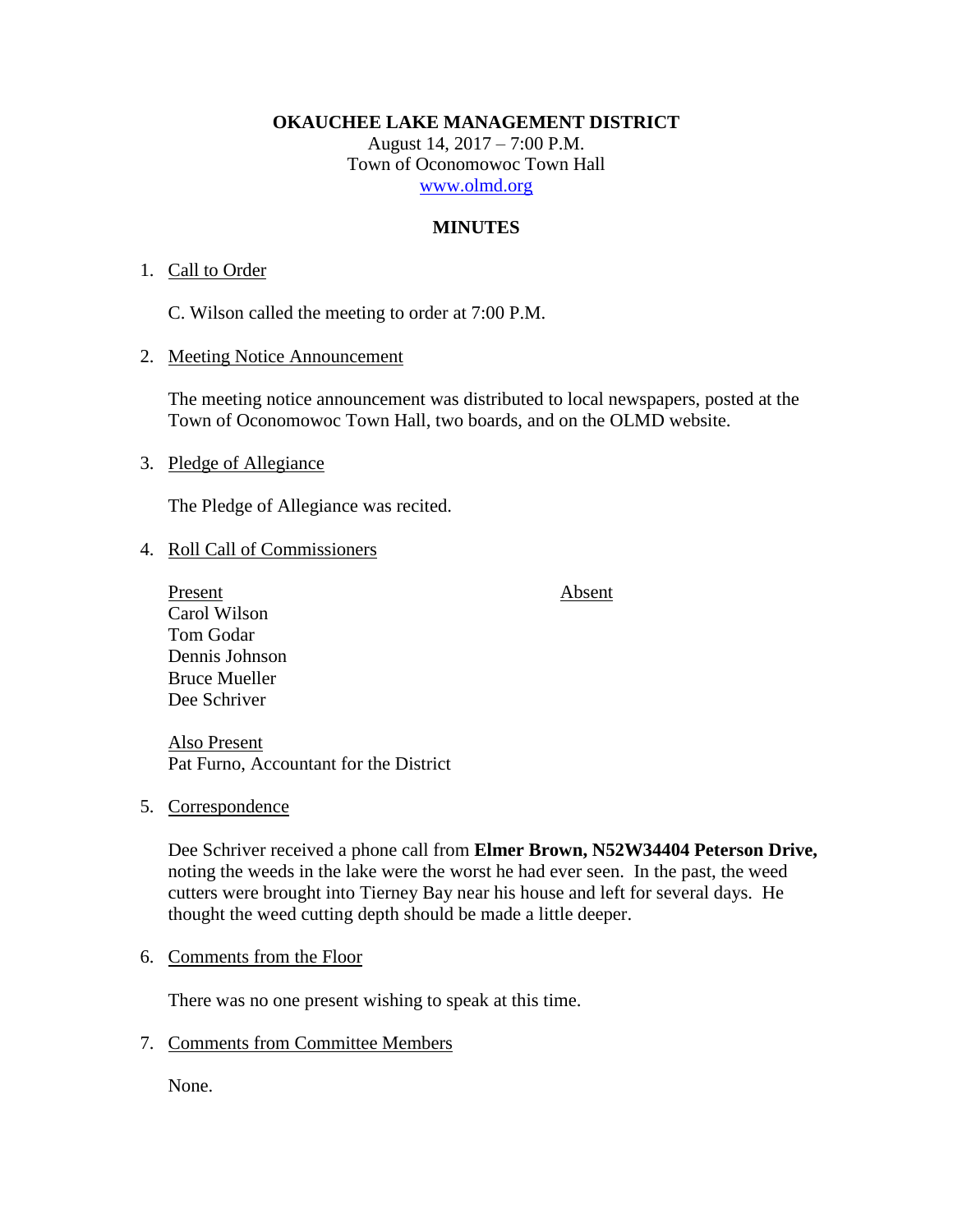8. Discuss & Act on Report of the Treasurer

D. Schriver reported the following:

| <b>Total Revenues:</b>     | \$325,436.54 |
|----------------------------|--------------|
| <b>Total Expenditures:</b> | \$209,711.43 |
| Total:                     | \$115,725.11 |

**B. Mueller moved to accept the Report of the Treasurer as presented. D. Johnson seconded the motion. There was no further discussion. All were in favor. Motion carried unanimously.**

#### 9. Approve Checks & Vouchers

**C. Wilson moved to approve the bills paid from July 11, 2017 through August 14, 2017. T. Godar seconded the motion. There was no further discussion. All were in favor. Motion carried unanimously.**

#### 10. Approve Previous Meeting Minutes

**T. Godar moved to approve the July 10, 2017 meeting minutes as presented. B. Mueller seconded the motion. There was no further discussion. All were in favor. Motion carried.**

**D. Johnson moved to approve the July 24, 2017 meeting minutes as presented. D. Schriver seconded the motion. There was no further discussion. All were in favor. Motion carried.**

**C. Wilson moved to approve the July 31, 2017 meeting minutes as presented. D. Schriver seconded the motion. There was no further discussion. All were in favor. Motion carried.**

#### 11. Aquatic Plant Management Report

D. Johnson explained weed harvesting activities on the lake would be impacted with members of the crew returning to school at the end of August. No new employees had been hired despite advertising on the OLMD website and posting signage at various locations in the area. This year's crew was very good and he hoped that all will return next year. If anyone was interested in applying to work on the weed harvesting/fall clean-up crew, they should call the OLMD office at 262-966-0286.

No sale of the dump truck had taken place since the last meeting. With regard to equipment, D. Johnson explained the seals had failed on one paddle motor which kept the cutter from working properly. A reserve motor and shaft were being used until the equipment repair could be made. Efforts were being made to get caught up in certain areas of the lake that were unable to be cut due to heavy rainfall. The cutters were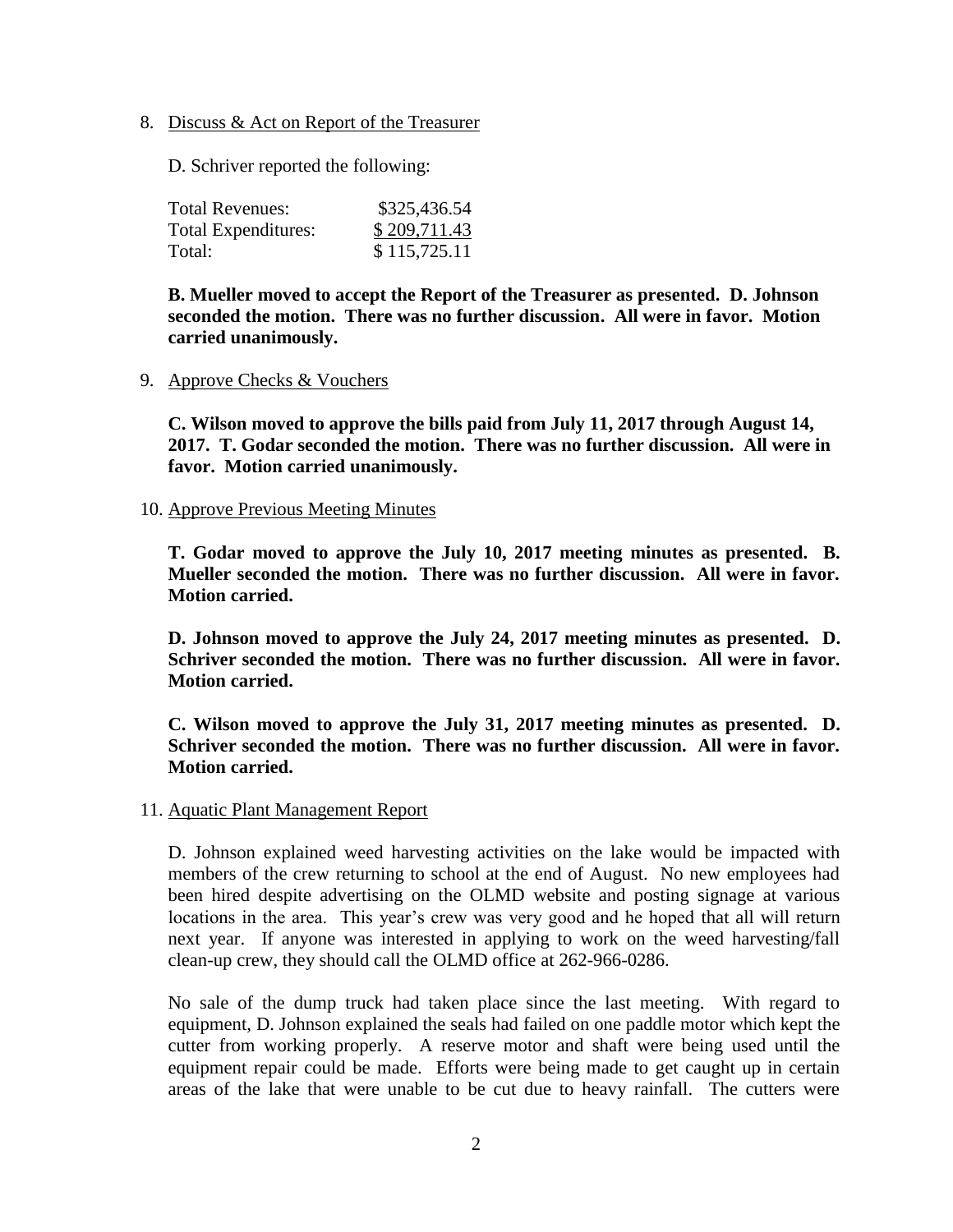getting two to three loads per day in certain parts of the lake due to the substantial weed growth this year.

B. Mueller questioned the effectiveness of the aerators in the pond near Tierney Bay. D. Johnson reported the aerator was working well near the pier where it was located; however, it was not always able to maintain the rest of the pond. Sometimes the area would be clear and other times the weeds were very thick. He suggested that this remedy be tried one more summer in order to determine if this summer's substantial weed growth throughout the lake had impacted the effectiveness of the aerator. D. Johnson also noted the presence of eelgrass this year in large floating mats. Heavy boat traffic and winds helped to generate the mats of floating weeds as well.

# 12. Discuss & Act on Request for Clean Boats Clean Waters Grant

T. Godar explained a Clean Water Association Lake Country Community Board meeting was held July 26, 2017 with many community Lake District representatives present. One topic discussed was the Clean Boats Clean Waters Grant. This program provided support through grant funding to lake groups wanting to manage aquatic invasive species through a boat inspection program. The Clean Boats Clean Waters grant program offered a maximum of \$4,000 awarded for a minimum of 200 inspection hours; all inspection hours may be spent at one landing or a combination of two landings. The program limited grant funding to 75% of total project costs not to exceed \$4,000 for 200 inspection hours at one boat landing or \$4,000 for 200 inspection hours at two combined landings. One area Lake District used the funding to provide paid boat/trailer inspectors along with volunteer staff at a boat launch. T. Godar thought this program seemed a worthwhile investment for Okauchee Lake when compared with future attempts to manage or remove aquatic invasive species, such as Starry Stonewort and other species from Okauchee Lake. Discussion ensued regarding potential support for this program at other launch sites on the lake. D. Johnson questioned the logistics of the program at the launch sites. This item would be placed on a future OLMD meeting agenda for additional discussion and consideration.

# 13. Discuss Website Items

Information added to the website since the last meeting included updated lake levels, monthly Waukesha County Aquatic Invasive Species newsletters, and updated weed harvesting information. Additional information posted on the website included a "Help Wanted" request for Fall Clean-Up Crew members, a Dump Truck for Sale and an article on the importance of removing valuables at the shoreline due to recent reports of theft.

# 14. Future Agenda Items

The following items were suggested for inclusion on the next regular meeting (Sept 18, 2017) agenda:

- Review Annual Meeting Minutes August 28, 2017
- Discuss & Act on Clean Boats Clean Water Grant Program